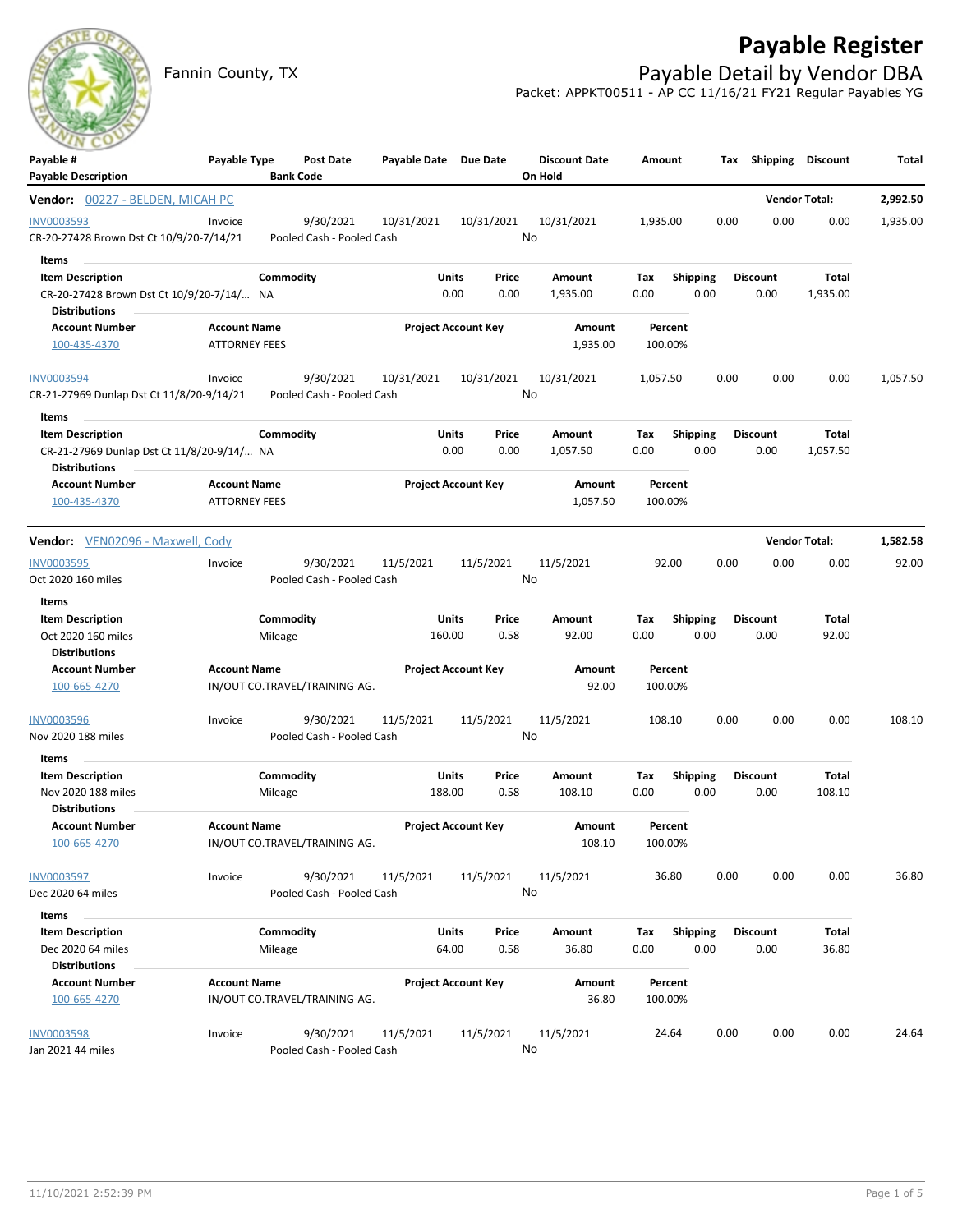| Payable #<br><b>Payable Description</b><br>Items                        | Payable Type<br><b>Post Date</b><br><b>Bank Code</b> | Payable Date Due Date      |                 | <b>Discount Date</b><br>On Hold | Amount             |                         | Shipping<br>Tax         | <b>Discount</b> | Total  |
|-------------------------------------------------------------------------|------------------------------------------------------|----------------------------|-----------------|---------------------------------|--------------------|-------------------------|-------------------------|-----------------|--------|
| <b>Item Description</b><br>Jan 2021 44 miles<br><b>Distributions</b>    | Commodity<br>Mileage                                 | Units<br>44.00             | Price<br>0.56   | Amount<br>24.64                 | Tax<br>0.00        | <b>Shipping</b><br>0.00 | <b>Discount</b><br>0.00 | Total<br>24.64  |        |
| <b>Account Number</b><br>100-665-4270                                   | <b>Account Name</b><br>IN/OUT CO.TRAVEL/TRAINING-AG. | <b>Project Account Key</b> |                 | Amount<br>24.64                 | Percent<br>100.00% |                         |                         |                 |        |
| <b>INV0003599</b><br>March 2021 160 miles                               | 9/30/2021<br>Invoice<br>Pooled Cash - Pooled Cash    | 11/5/2021                  | 11/5/2021<br>No | 11/5/2021                       | 89.60              |                         | 0.00<br>0.00            | 0.00            | 89.60  |
| Items                                                                   |                                                      |                            |                 |                                 |                    |                         |                         |                 |        |
| <b>Item Description</b><br>March 2021 160 miles<br><b>Distributions</b> | Commodity<br>Mileage                                 | Units<br>160.00            | Price<br>0.56   | Amount<br>89.60                 | Tax<br>0.00        | <b>Shipping</b><br>0.00 | <b>Discount</b><br>0.00 | Total<br>89.60  |        |
| <b>Account Number</b><br>100-665-4270                                   | <b>Account Name</b><br>IN/OUT CO.TRAVEL/TRAINING-AG. | <b>Project Account Key</b> |                 | Amount<br>89.60                 | Percent<br>100.00% |                         |                         |                 |        |
| <b>INV0003600</b><br>April 2021 286 miles                               | 9/30/2021<br>Invoice<br>Pooled Cash - Pooled Cash    | 11/5/2021                  | 11/5/2021<br>No | 11/5/2021                       | 160.16             |                         | 0.00<br>0.00            | 0.00            | 160.16 |
| Items<br><b>Item Description</b><br>April 2021 286 miles                | Commodity<br>Mileage                                 | Units<br>286.00            | Price<br>0.56   | Amount<br>160.16                | Tax<br>0.00        | <b>Shipping</b><br>0.00 | <b>Discount</b><br>0.00 | Total<br>160.16 |        |
| <b>Distributions</b><br><b>Account Number</b><br>100-665-4270           | <b>Account Name</b><br>IN/OUT CO.TRAVEL/TRAINING-AG. | <b>Project Account Key</b> |                 | Amount<br>160.16                | Percent<br>100.00% |                         |                         |                 |        |
| INV0003601<br>May 2021 217 miles                                        | 9/30/2021<br>Invoice<br>Pooled Cash - Pooled Cash    | 11/5/2021                  | 11/5/2021<br>No | 11/5/2021                       | 121.52             |                         | 0.00<br>0.00            | 0.00            | 121.52 |
| Items                                                                   |                                                      |                            |                 |                                 |                    |                         |                         |                 |        |
| <b>Item Description</b><br>May 2021 217 miles<br><b>Distributions</b>   | Commodity<br>Mileage                                 | <b>Units</b><br>217.00     | Price<br>0.56   | Amount<br>121.52                | Tax<br>0.00        | <b>Shipping</b><br>0.00 | <b>Discount</b><br>0.00 | Total<br>121.52 |        |
| <b>Account Number</b><br>100-665-4270                                   | <b>Account Name</b><br>IN/OUT CO.TRAVEL/TRAINING-AG. | <b>Project Account Key</b> |                 | Amount<br>121.52                | Percent<br>100.00% |                         |                         |                 |        |
| <b>INV0003602</b><br>June 2021 286 miles                                | 9/30/2021<br>Invoice<br>Pooled Cash - Pooled Cash    | 11/5/2021                  | 11/5/2021<br>No | 11/5/2021                       | 160.16             |                         | 0.00<br>0.00            | 0.00            | 160.16 |
| Items<br><b>Item Description</b><br>June 2021 286 miles                 | Commodity<br>Mileage                                 | Units<br>286.00            | Price<br>0.56   | Amount<br>160.16                | Тах<br>0.00        | <b>Shipping</b><br>0.00 | <b>Discount</b><br>0.00 | Total<br>160.16 |        |
| <b>Distributions</b><br><b>Account Number</b><br>100-665-4270           | <b>Account Name</b><br>IN/OUT CO.TRAVEL/TRAINING-AG. | <b>Project Account Key</b> |                 | Amount<br>160.16                | Percent<br>100.00% |                         |                         |                 |        |
| <b>INV0003603</b><br>July 2021 1304 miles                               | Invoice<br>9/30/2021<br>Pooled Cash - Pooled Cash    | 11/5/2021                  | 11/5/2021<br>No | 11/5/2021                       | 730.24             |                         | 0.00<br>0.00            | 0.00            | 730.24 |
| Items                                                                   |                                                      |                            |                 |                                 |                    |                         |                         |                 |        |
| <b>Item Description</b><br>July 2021 1304 miles<br><b>Distributions</b> | Commodity<br>Mileage                                 | Units<br>1,304.00          | Price<br>0.56   | Amount<br>730.24                | Tax<br>0.00        | Shipping<br>0.00        | <b>Discount</b><br>0.00 | Total<br>730.24 |        |
| <b>Account Number</b><br>100-665-4270                                   | <b>Account Name</b><br>IN/OUT CO.TRAVEL/TRAINING-AG. | <b>Project Account Key</b> |                 | Amount<br>730.24                | Percent<br>100.00% |                         |                         |                 |        |
| INV0003604<br>Aug 2021 46 miles                                         | 9/30/2021<br>Invoice<br>Pooled Cash - Pooled Cash    | 11/5/2021                  | 11/5/2021<br>No | 11/5/2021                       | 25.76              |                         | 0.00<br>0.00            | 0.00            | 25.76  |
| Items                                                                   |                                                      |                            |                 |                                 |                    |                         |                         |                 |        |
| <b>Item Description</b><br>Aug 2021 46 miles<br><b>Distributions</b>    | Commodity<br>Mileage                                 | Units<br>46.00             | Price<br>0.56   | Amount<br>25.76                 | Tax<br>0.00        | <b>Shipping</b><br>0.00 | Discount<br>0.00        | Total<br>25.76  |        |
| <b>Account Number</b><br>100-665-4270                                   | <b>Account Name</b><br>IN/OUT CO.TRAVEL/TRAINING-AG. | <b>Project Account Key</b> |                 | Amount<br>25.76                 | Percent<br>100.00% |                         |                         |                 |        |

**Payable Register Packet: APPKT00511 - AP CC 11/16/21 FY21 Regular Payables YG**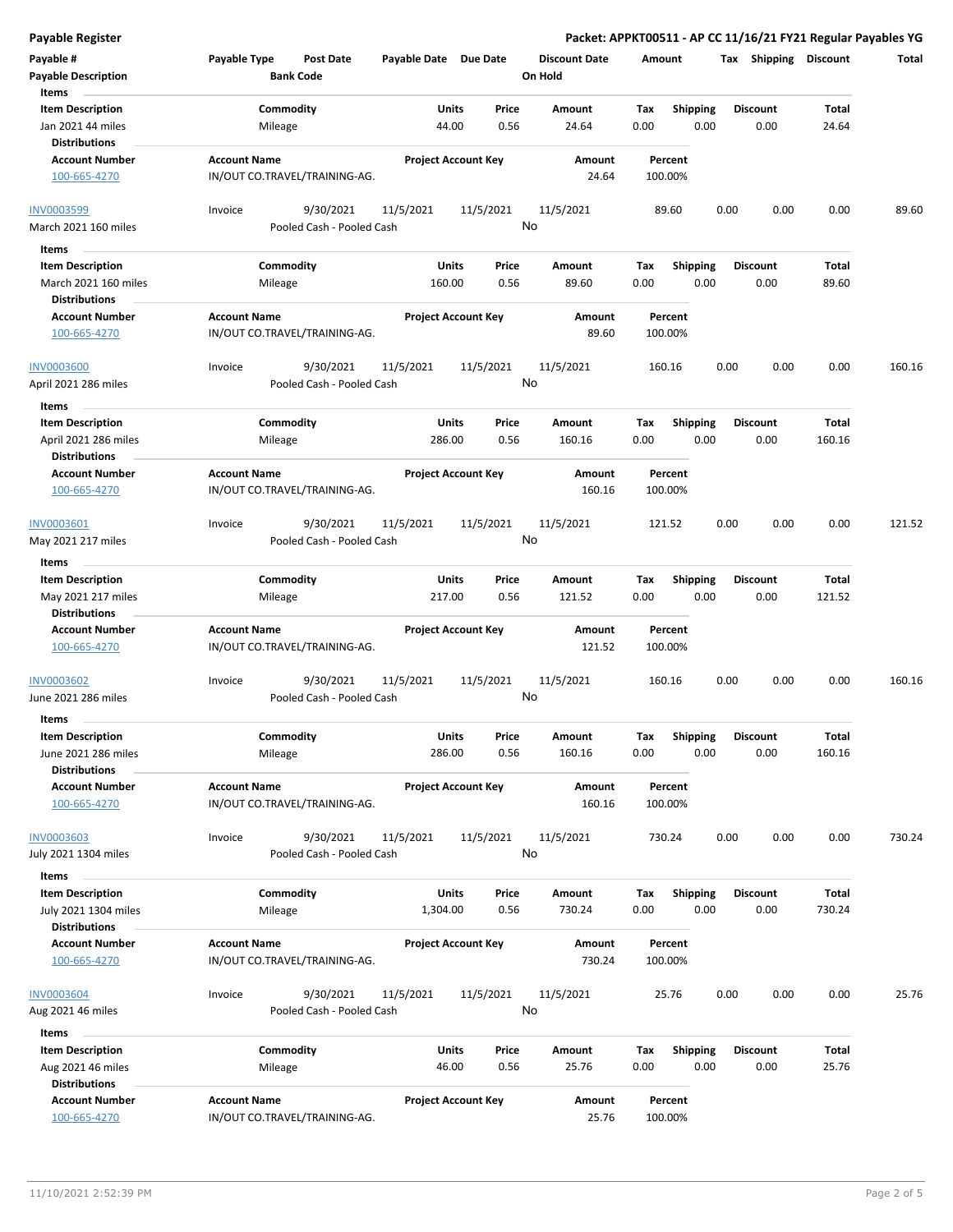| Payable Register                                    |                                |                                |                       |                            |           |                      |        |          |      |                       | Packet: APPKT00511 - AP CC 11/16/21 FY21 Regular Payables YG |        |
|-----------------------------------------------------|--------------------------------|--------------------------------|-----------------------|----------------------------|-----------|----------------------|--------|----------|------|-----------------------|--------------------------------------------------------------|--------|
| Payable #                                           | Payable Type                   | Post Date                      | Payable Date Due Date |                            |           | <b>Discount Date</b> | Amount |          |      | Tax Shipping Discount |                                                              | Total  |
| <b>Payable Description</b>                          |                                | <b>Bank Code</b>               |                       |                            |           | On Hold              |        |          |      |                       |                                                              |        |
| <b>INV0003605</b>                                   | Invoice                        | 9/30/2021                      | 11/5/2021             |                            | 11/5/2021 | 11/5/2021            |        | 33.60    | 0.00 | 0.00                  | 0.00                                                         | 33.60  |
| Sept 2021 60 miles                                  |                                | Pooled Cash - Pooled Cash      |                       |                            |           | No                   |        |          |      |                       |                                                              |        |
| Items                                               |                                |                                |                       |                            |           |                      |        |          |      |                       |                                                              |        |
| <b>Item Description</b>                             |                                | Commodity                      |                       | <b>Units</b>               | Price     | Amount               | Tax    | Shipping |      | <b>Discount</b>       | <b>Total</b>                                                 |        |
| Sept 2021 60 miles                                  |                                | Mileage                        |                       | 60.00                      | 0.56      | 33.60                | 0.00   | 0.00     |      | 0.00                  | 33.60                                                        |        |
| <b>Distributions</b>                                |                                |                                |                       |                            |           |                      |        |          |      |                       |                                                              |        |
| <b>Account Number</b>                               | <b>Account Name</b>            |                                |                       | <b>Project Account Key</b> |           | Amount               |        | Percent  |      |                       |                                                              |        |
| 100-665-4270                                        |                                | IN/OUT CO.TRAVEL/TRAINING-AG.  |                       |                            |           | 33.60                |        | 100.00%  |      |                       |                                                              |        |
| <b>Vendor: 00006 - PARKER TIRE</b>                  |                                |                                |                       |                            |           |                      |        |          |      | <b>Vendor Total:</b>  |                                                              | 10.00  |
| 13310                                               | Invoice                        | 9/30/2021                      | 8/4/2021              |                            | 9/30/2021 | 8/4/2021             |        | 10.00    | 0.00 | 0.00                  | 0.00                                                         | 10.00  |
| Pct 3 tire change out                               |                                | Pooled Cash - Pooled Cash      |                       |                            |           | No                   |        |          |      |                       |                                                              |        |
| Items                                               |                                |                                |                       |                            |           |                      |        |          |      |                       |                                                              |        |
| <b>Item Description</b>                             |                                | Commodity                      |                       | <b>Units</b>               | Price     | Amount               | Tax    | Shipping |      | <b>Discount</b>       | <b>Total</b>                                                 |        |
| Pct 3 tire change out                               | <b>NA</b>                      |                                |                       | 0.00                       | 0.00      | 10.00                | 0.00   | 0.00     |      | 0.00                  | 10.00                                                        |        |
| <b>Distributions</b>                                |                                |                                |                       |                            |           |                      |        |          |      |                       |                                                              |        |
| <b>Account Number</b>                               | <b>Account Name</b>            |                                |                       | <b>Project Account Key</b> |           | Amount               |        | Percent  |      |                       |                                                              |        |
| 230-623-4580                                        | <b>R&amp;M MACHINERY PARTS</b> |                                |                       |                            |           | 10.00                |        | 100.00%  |      |                       |                                                              |        |
| Vendor: 00767 - TEXAS DEPT. OF STATE HEALTH SERVICE |                                |                                |                       |                            |           |                      |        |          |      | <b>Vendor Total:</b>  |                                                              | 219.60 |
| 2014572                                             | Invoice                        | 9/30/2021                      | 10/1/2021             |                            | 10/1/2021 | 10/1/2021            | 219.60 |          | 0.00 | 0.00                  | 0.00                                                         | 219.60 |
| Sept 2021 Remote birth access                       |                                | Pooled Cash - Pooled Cash      |                       |                            |           | No                   |        |          |      |                       |                                                              |        |
| Items                                               |                                |                                |                       |                            |           |                      |        |          |      |                       |                                                              |        |
| <b>Item Description</b>                             |                                | Commodity                      |                       | <b>Units</b>               | Price     | Amount               | Tax    | Shipping |      | <b>Discount</b>       | <b>Total</b>                                                 |        |
| Sept 2021 Remote birth access                       | <b>NA</b>                      |                                |                       | 0.00                       | 0.00      | 219.60               | 0.00   | 0.00     |      | 0.00                  | 219.60                                                       |        |
| <b>Distributions</b>                                |                                |                                |                       |                            |           |                      |        |          |      |                       |                                                              |        |
| <b>Account Number</b>                               | <b>Account Name</b>            |                                |                       | <b>Project Account Key</b> |           | Amount               |        | Percent  |      |                       |                                                              |        |
| 100-409-4890                                        |                                | <b>COURT COSTS/ARREST FEES</b> |                       |                            |           | 219.60               |        | 100.00%  |      |                       |                                                              |        |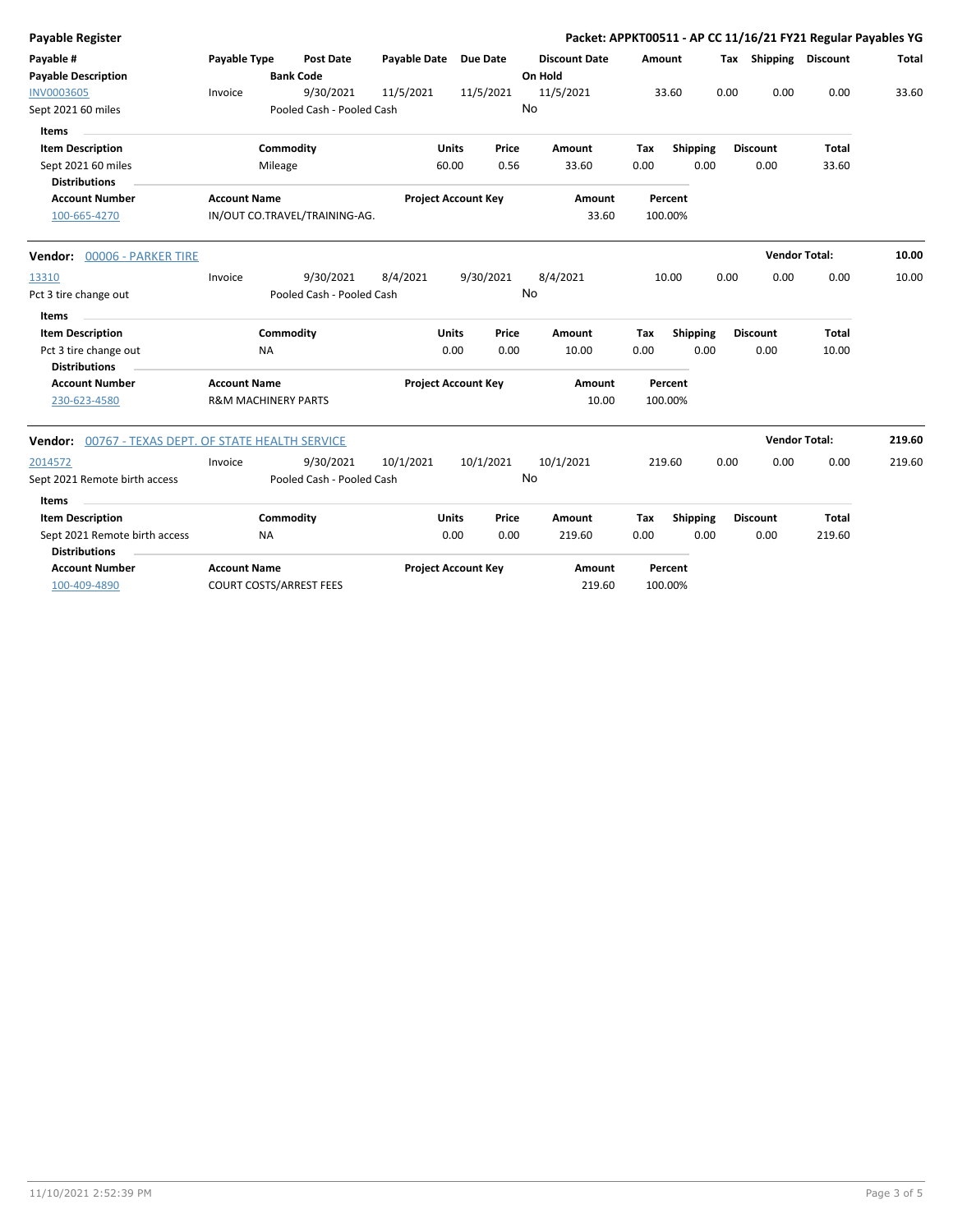## Payable Summary

| Type    | Count               | Gross    | Тах  | Shipping | <b>Discount</b> | Total    | <b>Manual Payment</b> | <b>Balance</b> |
|---------|---------------------|----------|------|----------|-----------------|----------|-----------------------|----------------|
| Invoice | --                  | 4.804.68 | 0.00 | 0.00     | 0.00            | 4.804.68 | 0.00                  | 4.804.68       |
|         | <b>Grand Total:</b> | 1.804.68 | 0.00 | 0.00     | 0.00            | 4.804.68 | 0.00                  | 4.804.68       |